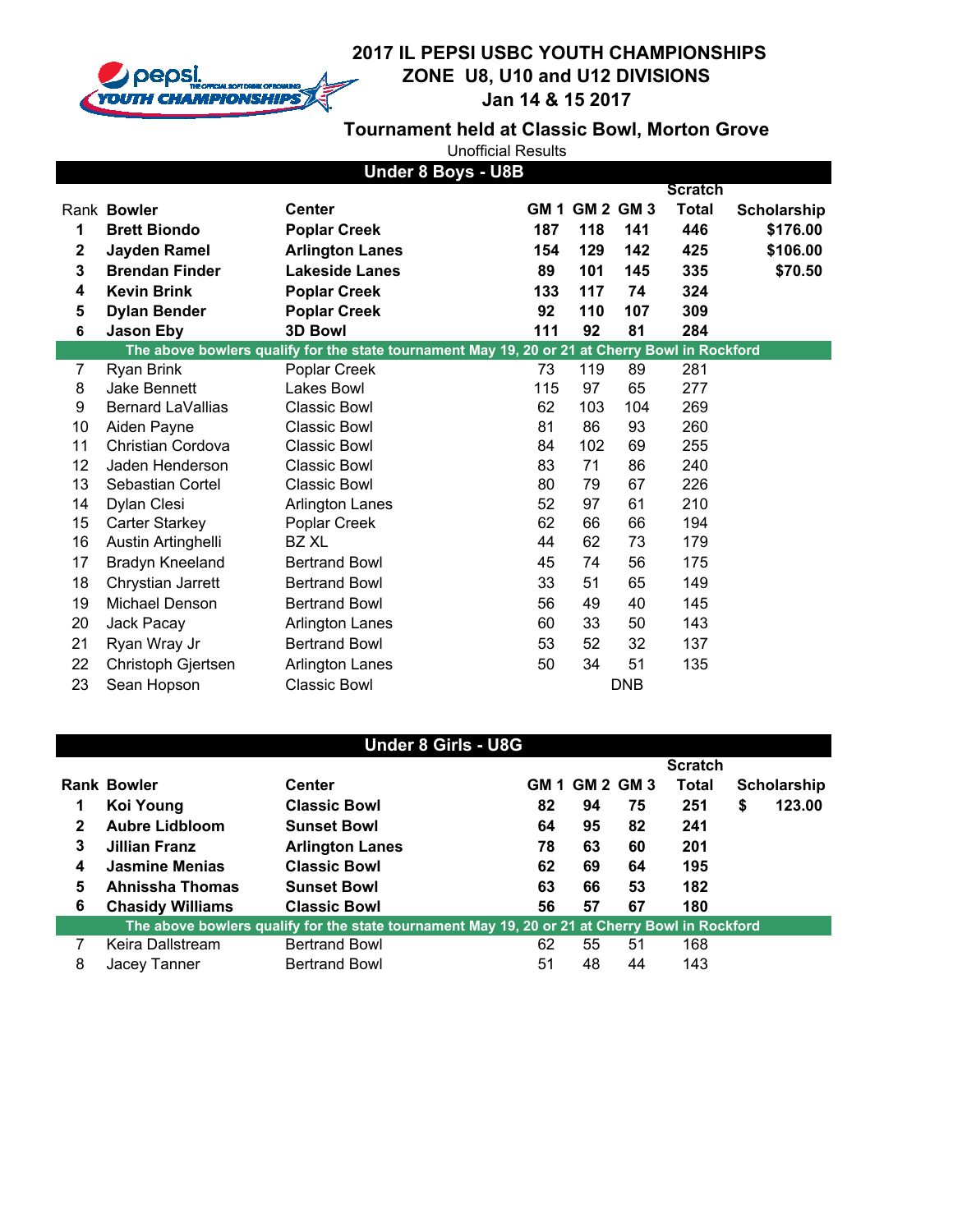

## **2017 IL PEPSI USBC YOUTH CHAMPIONSHIPS ZONE U8, U10 and U12 DIVISIONS**  $\overline{\phantom{a}}$ **Jan 14 & 15 2017**

**Tournament held at Classic Bowl, Morton Grove**

| Under 10 Girls - U10G |                                                                                                |                        |     |                       |     |                |    |             |
|-----------------------|------------------------------------------------------------------------------------------------|------------------------|-----|-----------------------|-----|----------------|----|-------------|
|                       |                                                                                                |                        |     |                       |     | <b>Scratch</b> |    |             |
|                       | <b>Rank Bowler</b>                                                                             | <b>Center</b>          |     | <b>GM 1 GM 2 GM 3</b> |     | Total          |    | Scholarship |
|                       | <b>Abigail Starkey</b>                                                                         | <b>Poplar Creek</b>    | 178 | 169                   | 161 | 508            | \$ | 107.50      |
| 2                     | <b>Katie Scaletta</b>                                                                          | <b>BZ XL</b>           | 97  | 84                    | 71  | 252            |    |             |
| 3                     | Jordin Gibson                                                                                  | <b>Classic Bowl</b>    | 79  | 88                    | 84  | 251            |    |             |
| 4                     | <b>Addison Rathmann</b>                                                                        | <b>Poplar Creek</b>    | 82  | 90                    | 78  | 250            |    |             |
| 5                     | <b>Mia Cabell</b>                                                                              | <b>Sunset Bowl</b>     | 75  | 75                    | 87  | 237            |    |             |
| 6                     | <b>Erica DeBello</b>                                                                           | <b>BZ XL</b>           | 80  | 79                    | 69  | 228            |    |             |
|                       | The above bowlers qualify for the state tournament May 19, 20 or 21 at Cherry Bowl in Rockford |                        |     |                       |     |                |    |             |
|                       | <b>Esther Jacobs</b>                                                                           | <b>Arlington Lanes</b> | 64  | 41                    | 44  | 149            |    |             |

|              | Under 12 Girls - U12G    |                                                                                               |      |     |                  |       |             |  |
|--------------|--------------------------|-----------------------------------------------------------------------------------------------|------|-----|------------------|-------|-------------|--|
|              | <b>Rank Bowler</b>       | <b>Center</b>                                                                                 | GM 1 |     | <b>GM 2 GM 3</b> | Total | Scholarship |  |
| 1            | <b>Breanna Pimentel</b>  | <b>Classic Bowl</b>                                                                           | 158  | 142 | 174              | 474   | \$146.00    |  |
| $\mathbf{2}$ | <b>Katie Ruszczak</b>    | <b>Beverly Lanes</b>                                                                          | 163  | 139 | 129              | 431   | \$87.50     |  |
| 3            | <b>Elizabeth Suchor</b>  | <b>3D Bowl</b>                                                                                | 165  | 129 | 121              | 415   | \$58.00     |  |
| 4            | <b>Chloe Massaro</b>     | <b>BZ XL</b>                                                                                  | 163  | 128 | 118              | 409   |             |  |
| 5            | <b>Samatha Olson</b>     | <b>BZ Niles</b>                                                                               | 105  | 143 | 133              | 381   |             |  |
| 6            | <b>Natalie Nelson</b>    | <b>Sunset Bowl</b>                                                                            | 99   | 131 | 149              | 379   |             |  |
|              |                          | The above bowlers qualify for the state tournament May 19 - 21 at Don Carter Bowl in Rockford |      |     |                  |       |             |  |
| 7            | Jasmine Henderson        | Classic Bowl                                                                                  | 111  | 106 | 135              | 352   |             |  |
| 8            | <b>Emily Hawkins</b>     | Lakeside Lanes                                                                                | 119  | 124 | 108              | 351   |             |  |
| 9            | Gabriella Lira           | Poplar Creek                                                                                  | 127  | 83  | 130              | 340   |             |  |
| 10           | Paige Zukauskas          | <b>Beverly Lanes</b>                                                                          | 91   | 119 | 115              | 325   |             |  |
| 11           | <b>Melanie Engelking</b> | <b>Beverly Lanes</b>                                                                          | 116  | 117 | 86               | 319   |             |  |
| 12           | Nya Hopson               | <b>Classic Bowl</b>                                                                           | 102  | 92  | 98               | 292   |             |  |
| 13           | Breanna Perez            | BZ XL                                                                                         | 83   | 100 | 82               | 265   |             |  |
| 14           | Londyn LaVallias         | <b>Classic Bowl</b>                                                                           | 96   | 68  | 98               | 262   |             |  |
| 15           | Lily Pacay               | <b>Arlington Lanes</b>                                                                        | 103  | 77  | 70               | 250   |             |  |
| 16           | <b>Allison Mocny</b>     | <b>BZ Niles</b>                                                                               | 69   | 98  | 77               | 244   |             |  |
| 17           | Sophia Menias            | Classic Bowl                                                                                  | 79   | 64  | 94               | 237   |             |  |
| 18           | <b>Allison Scaletta</b>  | BZ XL                                                                                         |      |     | DNB              |       |             |  |
| 18           | Gabrielle Brandon        | Classic Bowl                                                                                  |      |     | <b>DNB</b>       |       |             |  |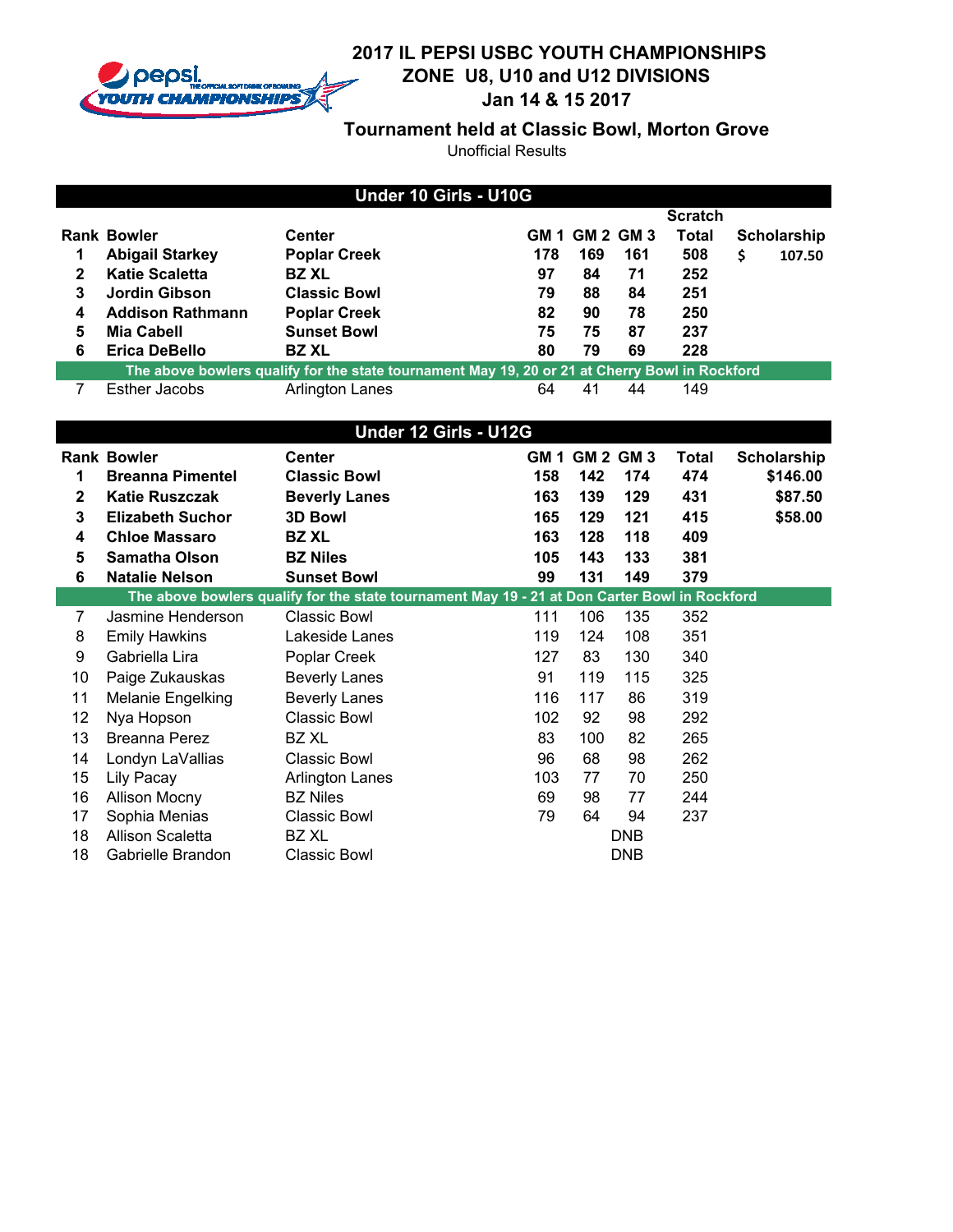

## **2017 IL PEPSI USBC YOUTH CHAMPIONSHIPS ZONE U8, U10 and U12 DIVISIONS** y. **Jan 14 & 15 2017**

**Tournament held at Classic Bowl, Morton Grove**

|    | Under 10 Boys - U10B   |                                                                                                |     |                       |     |                |                    |
|----|------------------------|------------------------------------------------------------------------------------------------|-----|-----------------------|-----|----------------|--------------------|
|    |                        |                                                                                                |     |                       |     | <b>Scratch</b> |                    |
|    | <b>Rank Bowler</b>     | <b>Center</b>                                                                                  |     | <b>GM 1 GM 2 GM 3</b> |     | <b>Total</b>   | <b>Scholarship</b> |
| 1  | <b>Dylan Baloun</b>    | <b>Arlington Lanes</b>                                                                         | 135 | 133                   | 134 | 402            | \$138.00           |
| 2  | <b>Nicholas Sachs</b>  | <b>Classic Bowl</b>                                                                            | 121 | 124                   | 103 | 348            | \$83.00            |
| 3  | <b>Abdul Ouedraogo</b> | <b>Classic Bowl</b>                                                                            | 120 | 117                   | 105 | 342            | \$55.00            |
| 4  | <b>Jared Sbarbaro</b>  | <b>Poplar Creek</b>                                                                            | 119 | 107                   | 110 | 336            |                    |
| 5  | <b>Mekhi Cabell</b>    | <b>Sunset Bowl</b>                                                                             | 96  | 121                   | 111 | 328            |                    |
| 6  | <b>Brett Barnes</b>    | <b>Poplar Creek</b>                                                                            | 97  | 108                   | 120 | 325            |                    |
|    |                        | The above bowlers qualify for the state tournament May 19, 20 or 21 at Cherry Bowl in Rockford |     |                       |     |                |                    |
| 7  | Michael Rossini        | Poplar Creek                                                                                   | 124 | 99                    | 101 | 324            |                    |
| 8  | Ryan Luecker           | <b>BZ Niles</b>                                                                                | 84  | 102                   | 133 | 319            |                    |
| 9  | Joey Humphrey          | BZ XL                                                                                          | 115 | 79                    | 119 | 313            |                    |
| 10 | Braylan McMillon       | <b>Sunset Bowl</b>                                                                             | 75  | 97                    | 115 | 287            |                    |
| 11 | Michael Pryor          | Classic Bowl                                                                                   | 76  | 82                    | 126 | 284            |                    |
| 12 | Jahkel Jarrett         | <b>Bertrand Bowl</b>                                                                           | 85  | 95                    | 98  | 278            |                    |
| 13 | Quron Jones            | Sunset Bowl                                                                                    | 78  | 96                    | 98  | 272            |                    |
| 14 | Hayden Johnson         | BZ XL                                                                                          | 90  | 104                   | 70  | 264            |                    |
| 15 | James Bishop           | Poplar Creek                                                                                   | 103 | 78                    | 81  | 262            |                    |
| 16 | Sebastian Rodriguez    | <b>Pinsters Bowl</b>                                                                           | 88  | 92                    | 81  | 261            |                    |
| 17 | Gavin Kobige           | BZ XL                                                                                          | 69  | 69                    | 100 | 238            |                    |
| 18 | <b>Steven Chew</b>     | Classic Bowl                                                                                   | 72  | 64                    | 55  | 191            |                    |